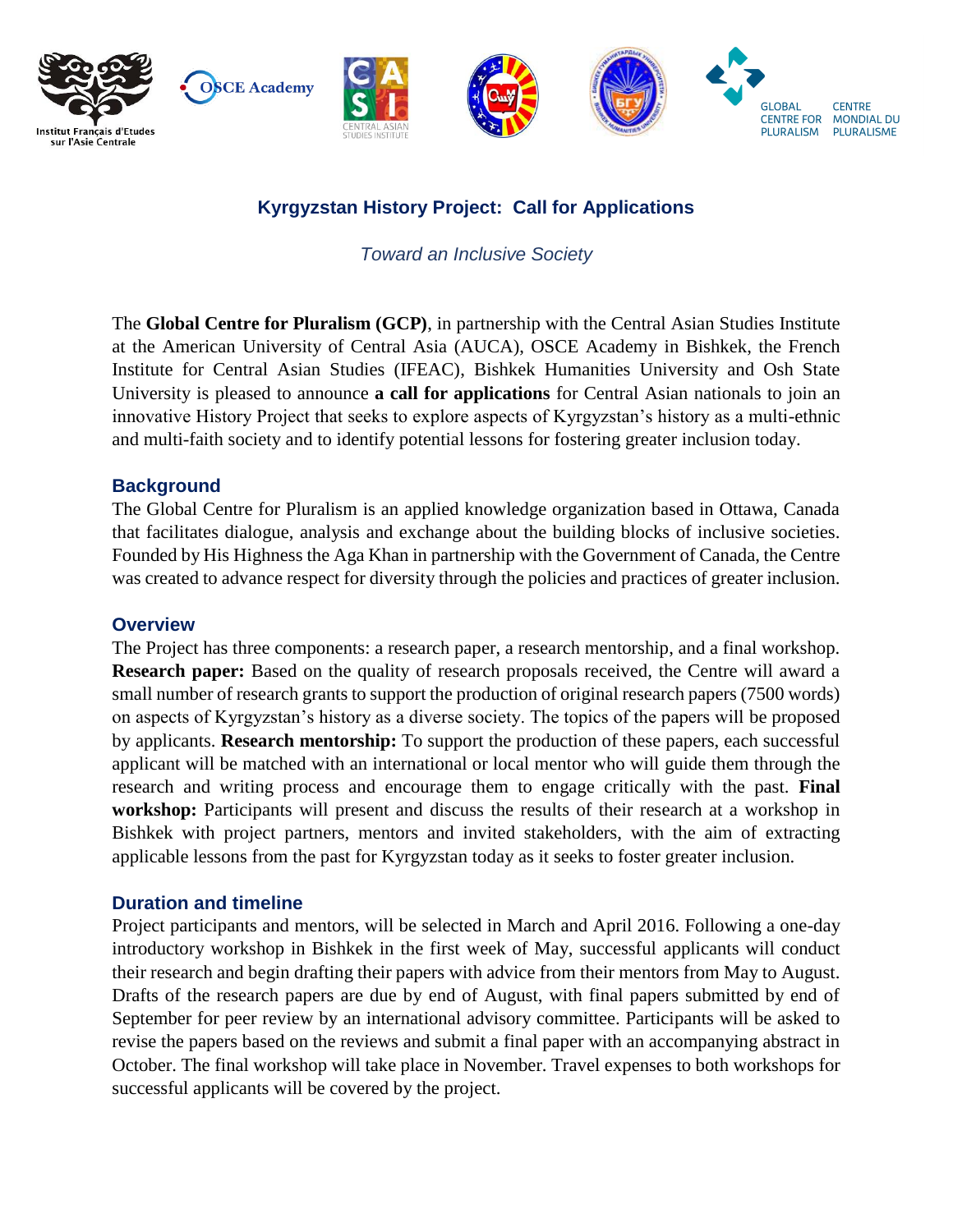#### **Papers**

Each paper will examine some aspect of Kyrgyzstan's past as a multi-ethnic and/or multi-faith society, with a focus on identifying and understanding the sources of inclusion and exclusion in Kyrgyzstan and how these have evolved over time. The completed research papers should be a maximum of 7500 words. At the discretion of the Centre, following discussion at the workshop, selected papers may be published on one or more partner websites.

#### **Research Grant**

Each successful applicant will receive a research grant of USD\$750. Applicants may also apply for an additional research grant of **up to** USD\$750 for field research or other research-related expenses. Applicants should submit a detailed budget proposal describing the proposed nature, location and duration of the research that itemizes the related expenses.

### **Eligibility and selection**

This call for applicants is open to Central Asian nationals, with preference given to individuals residing in the region. Applicants must hold an undergraduate degree in a related subject; a graduate degree (or the equivalent) is preferred. Well qualified candidates from a range of professional settings are encouraged (government, civil society, universities). Candidates must ensure they are able to participate fully in each aspect of the project and meet the required time commitments. Candidates are expected to be proficient in one of the following languages: Kyrgyz, Russian or English. Applications will be reviewed by an international advisory committee.

### **Applications**

Only electronic applications will be accepted. Applications must be submitted in Kyrgyz, Russian or English. They must include:

- 1. A completed **application form**
- 2. A **curriculum vitae** including academic qualifications and relevant professional experience (maximum 2 pages)
- 3. A **research proposal** that includes: the historic case, problem or question that will be examined and why it is significant; a plan for how the research will be conducted; and what contribution this will make to both the study of history in Kyrgyzstan and to an understanding of the nature of Kyrgyzstan's experience with diversity (max. 750 words)
- 4. A **detailed budget** outlining the expected research activities and costs up to USD\$750.00.
- 5. **One academic or professional reference**. Applicants should complete Section A of the **Reference Form** and send it to their chosen reference to complete. References must submit the Reference Form electronically directly to the Global Centre for Pluralism.

Please send completed applications to the Global Centre for Pluralism via Asel Abdyramanova at: [assel.kubanysh@gmail.com.](mailto:assel.kubanysh@gmail.com) For further information, please contact Ms. Abdyramanova.

### **Submission deadline: March 18, 2016**